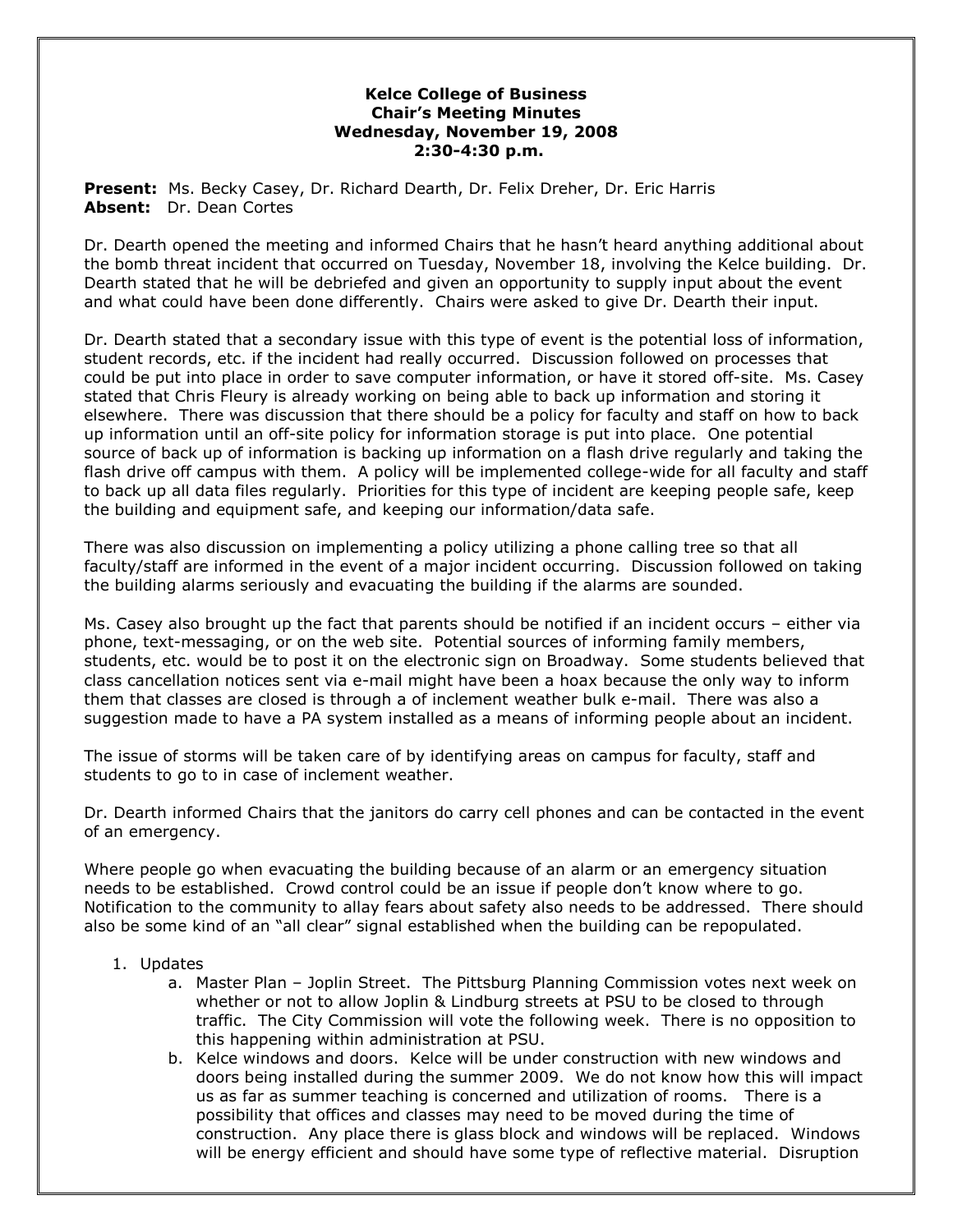should be minimal according to Paul Stewart. Some deferred maintenance projects may be cut because of budget issues (specifically the renovations to Porter Hall).

- c. Budget Issues discussion for the next two fiscal years.
- d. Focus Groups for Presidential search will be on campus on Tuesday, December 9 (11:00) and will meet with Academic Deans. Dr. Dearth suggested that a meeting also be set up with Academic Chairs. Dr. Dearth would like input from faculty, about what they are looking for in a future President, via e-mail or memo, before his meeting with the focus group on December 9.
- e. Marketing Issue apparently Labette County Community College has decided to offer more math and English courses at their satellite facility near Pittsburg. Dual credit for taking college courses is currently offered for some math and English courses offered at area high schools. LCCC is now trying to market their courses to these schools. They are asking these schools to advertise that these courses will be offered through Labette.
- f. Web site concerns The web site was originally set up to start at the College pages and then go to Department pages. We have not been able to have any input in the college web pages. The University Marketing Department has been the only editor of the College page to this point. There has been a lot of discussion on campus about who owns the pages. We will now be able to edit our own pages.
- g. Reorganizing course descriptions in catalog. The Dean for Enrollment and Management Success is attempting to reorganize the course descriptions in the catalog. He would like to list all course descriptions in the back of the catalog in alphabetic order. Discussion followed on how this would actually work and how confusing it will be to someone looking for a certain course. Dr. Ivy also believes that a printed catalog should always be available. Discussion followed on the possibility that a printed catalog will continue to be prepared.
- 2. Departmental Concerns
	- a. Accounting Holiday Scheduling office will be closed for the day before Thanksgiving break and the two days before Christmas break. Ms. Casey also talked about students not using cell phones in the classroom. She asked if a policy could be put into place telling students that cell phones are not permitted (that it should be part of the culture in the College). Discussion followed on this issue and also of students using cell phones and lap top computers in the classroom and whether it should be the instructors' option if they are used. Some of these issues can be talked about at the next general faculty meeting.
	- b. CSIS Dr. Cummings is having surgery and will be out for a few weeks. Barbara Clutter will also be out having surgery for a couple of weeks next semester.
	- c. Management & Marketing Dr. Harris stated that they don't have an international MBA course for the spring.
	- d. ECON
- 3. Discussion items
	- a. International Course for Spring. It had previously been decided that each department was to take turns offering an international course every semester. There is currently no international MBA course offered for the spring semester. Dr. Harris will investigate this and get back with Dr. Dearth.
	- b. Newsletter. A copy of the Fall 2007 Newsletter was distributed and there was discussion on what items could be included in an updated newsletter. There is a possibility that an electronic version of the newsletter will be able to be developed and sent via e-mail. Dr. Dearth would like for each department to generate a page for the newsletter and bring it to the next Chairs meeting. It was decided that this newsletter will be embedded in the College web-site and then hopefully be e-mailed to business alumni.
	- c. Spring 2009 Chairs meeting will be at 2:30 on Tuesdays.
	- d. AACSB Celebration Dr. Lynn Murray and Ms. Kristen Maceli will Chair the Committee to plan the AACSB Celebration. If departments have input, they should